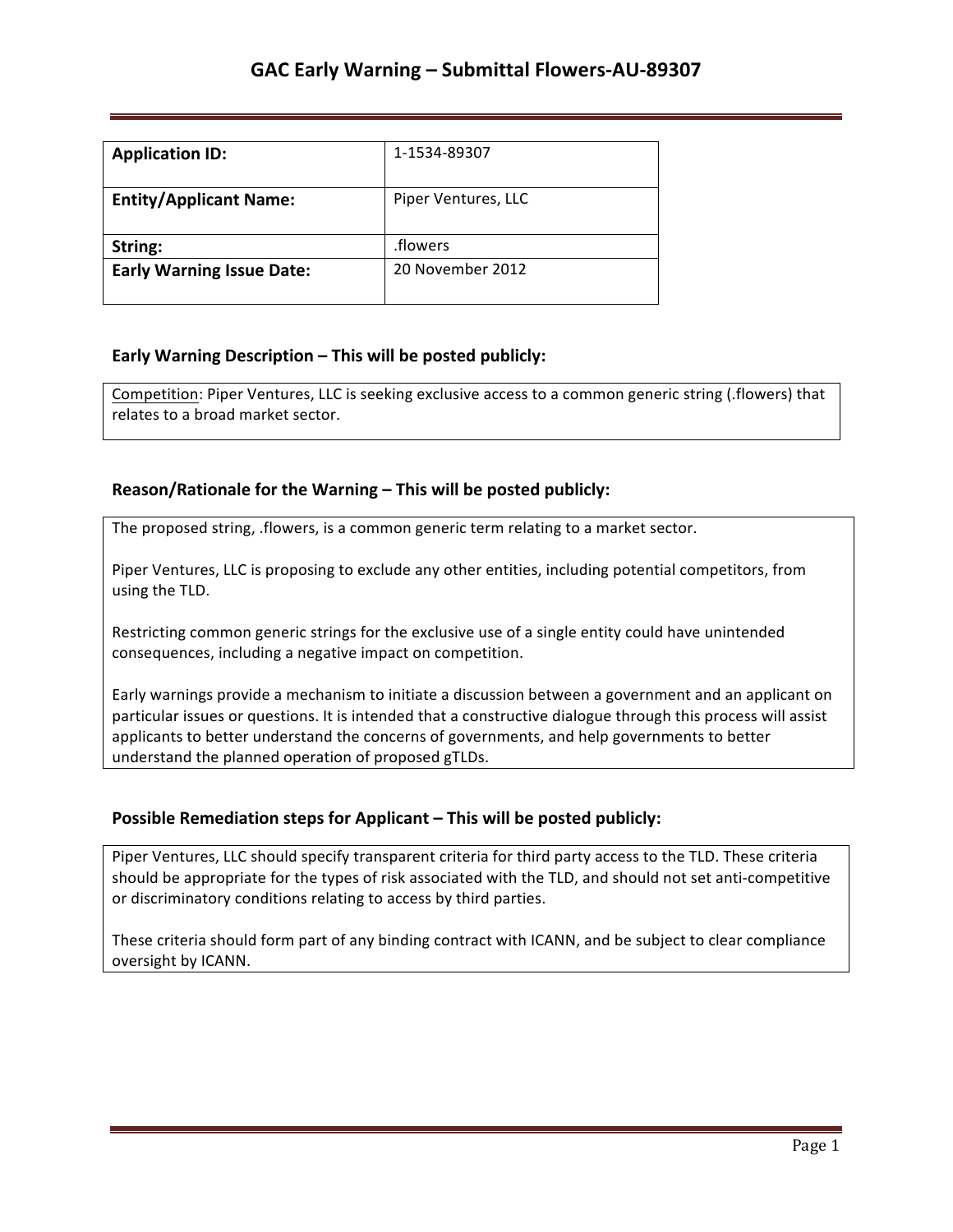## **Further Notes from GAC Member(s) (Optional) – This will be posted publicly:**

This Early Warning is from the Department of Broadband, Communications and the Digital Economy (DBCDE), on behalf of the Australian Government. In the first instance, communications and responses to this early warning should be emailed to gacearlywarning@gac.icann.org, with the text "Australian EW" and the application ID in the subject field.

# **INFORMATION FOR APPLICANTS**

# **About GAC Early Warning**

The GAC Early Warning is a notice only. It is not a formal objection, nor does it directly lead to a process that can result in rejection of the application. However, a GAC Early Warning should be taken seriously as it raises the likelihood that the application could be the subject of GAC Advice on New gTLDs or of a formal objection at a later stage in the process. Refer to section 1.1.2.4 of the Applicant Guidebook (http://newgtlds.icann.org/en/applicants/agb) for more information on GAC Early Warning.

## **Instructions if you receive the Early Warning**

**ICANN** strongly encourages you work with relevant parties as soon as possible to address the concerns voiced in the GAC Early Warning.

### **Asking questions about your GAC Early Warning**

If you have questions or need clarification about your GAC Early Warning, please contact gacearlywarning@gac.icann.org. As highlighted above, ICANN strongly encourages you to contact gacearlywarning@gac.icann.org as soon as practicable regarding the issues identified in the Early Warning. 

### **Continuing with your application**

If you choose to continue with the application, then the "Applicant's Response" section below should be completed. In this section, you should notify the GAC of intended actions, including the expected completion date. This completed form should then be sent to gacearlywarning@gac.icann.org. If your remediation steps involve submitting requests for changes to your application, see the change request process at http://newgtlds.icann.org/en/applicants/customer-service/change-requests.

In the absence of a response, ICANN will continue to process the application as submitted.

### **Withdrawing your application**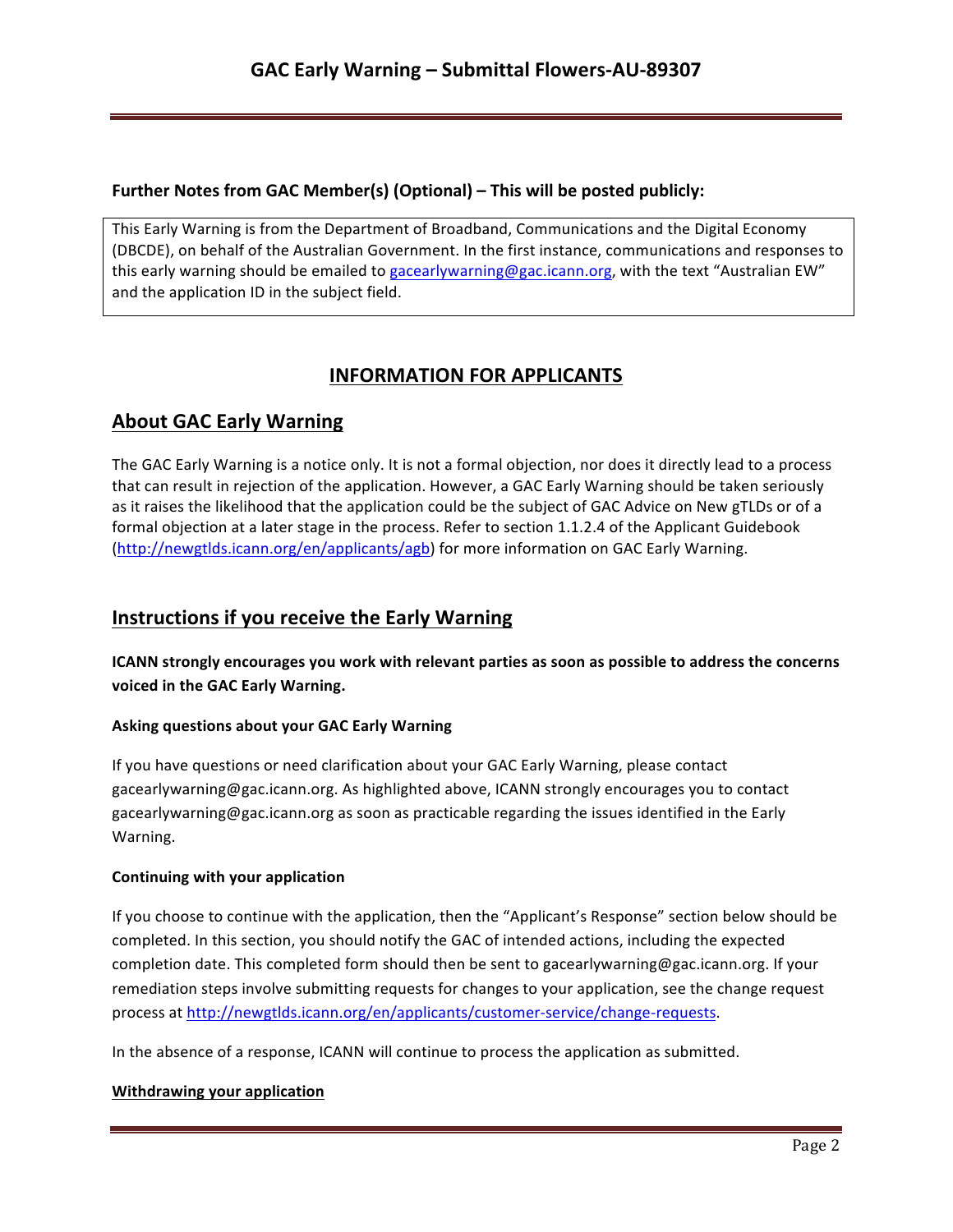# **GAC Early Warning – Submittal Flowers-AU-89307**

If you choose to withdraw your application within the 21-day window to be eligible for a refund of 80% of the evaluation fee (USD 148,000), please follow the withdrawal process published at http://newgtlds.icann.org/en/applicants/customer-service/withdrawal-refund. Note that an application can still be withdrawn after the 21-day time period; however, the available refund amount is reduced. See section 1.5 of the Applicant Guidebook.

For questions please contact: **gacearlywarning@gac.icann.org** 

### **Applicant Response:**